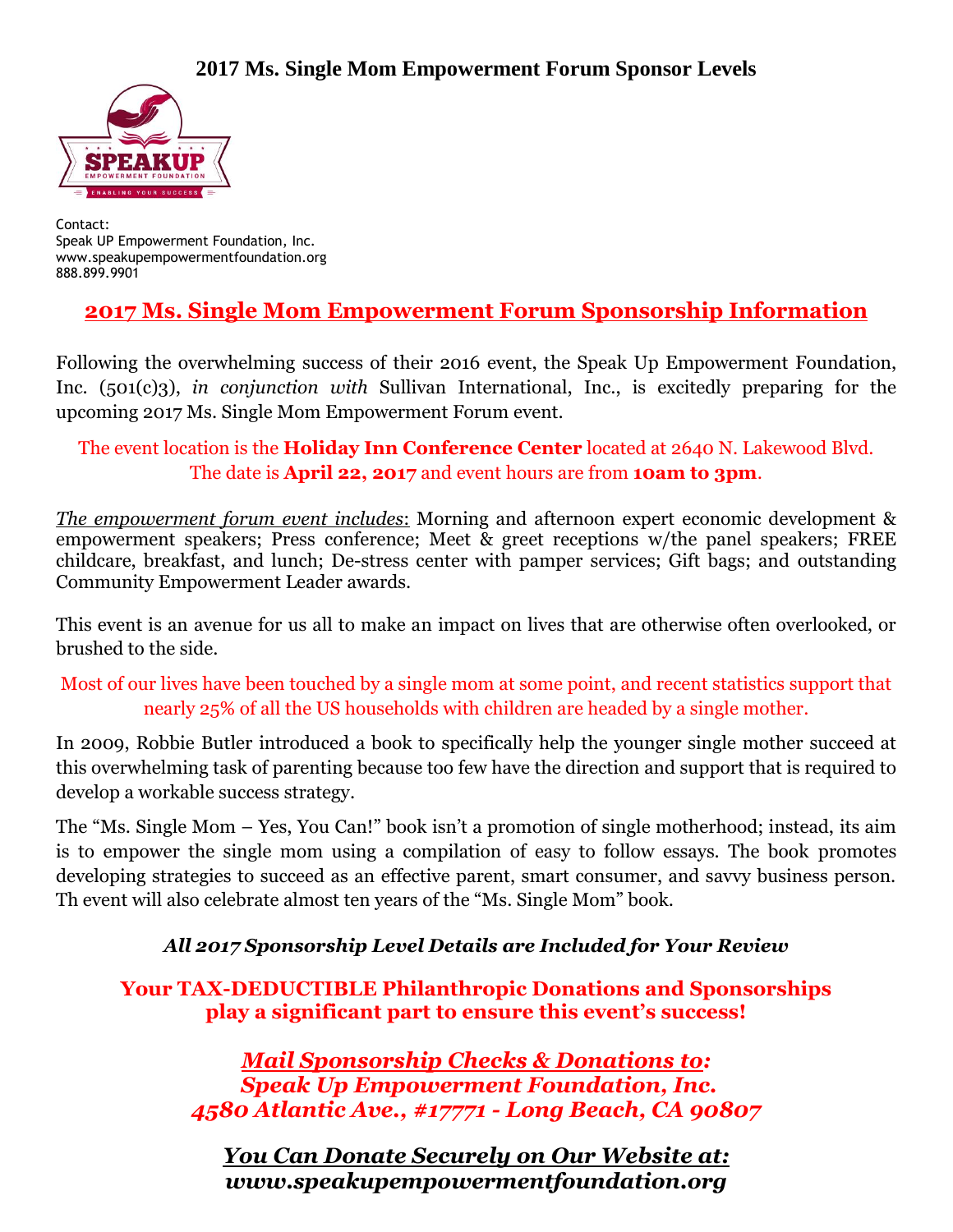#### *SPONSORSHIP LEVELS*

#### *\$5,000 Premier Partner* **(Title Sponsor)**

- **Special Recognition during Empowerment Forum**
- **Two full page advertisements (including the back cover) in program book**
- **Company logo featured in schedule of events**
- **Inclusion in pre- and post- publicity materials**
- **Inclusion in all printed materials and signage**
- **Inclusion on Empowerment Forum banner**

# *\$3,000 Anniversary Partner* **(Luncheon Sponsor)**

- **Special Recognition during Empowerment Forum**
- **Two full page advertisements (including back inside cover) in program book**
- **Company logo featured in schedule of events**
- **Inclusion in all pre- and post- publicity materials**
- **Inclusion in all printed materials and signage**
- **Inclusion on Empowerment Forum banner**

# *\$2,500 Education Partner* **(Breakfast Sponsor)**

- **Recognition during Empowerment Forum**
- **Two full page advertisements in program book**
- **Company logo featured in schedule of events**
- **Inclusion in publicity materials and signage**
- **Inclusion in printed materials**

# *\$1,500 Empowerment Partner* **(Presenting Sponsor)**

- **Recognition during Empowerment Forum**
- **One full page advertisement (with prime placement) in program book**
- **Company logo featured in schedule of events**
- **Inclusion in publicity materials**
- **Inclusion in printed materials**

# *\$1,000 Supporting Partner* **(Supplier or Donating Sponsor)**

- **Recognition during Empowerment Forum (Product Suppliers)**
- **One full page advertisement in program book**
- **Company logo featured in schedule of events**
- **Inclusion in publicity materials and printed materials**

# **\$500>** *Patron Partners* **(Contributing Supporter)**

- **Company logo/Name featured in schedule of events**
- **Inclusion in printed materials**